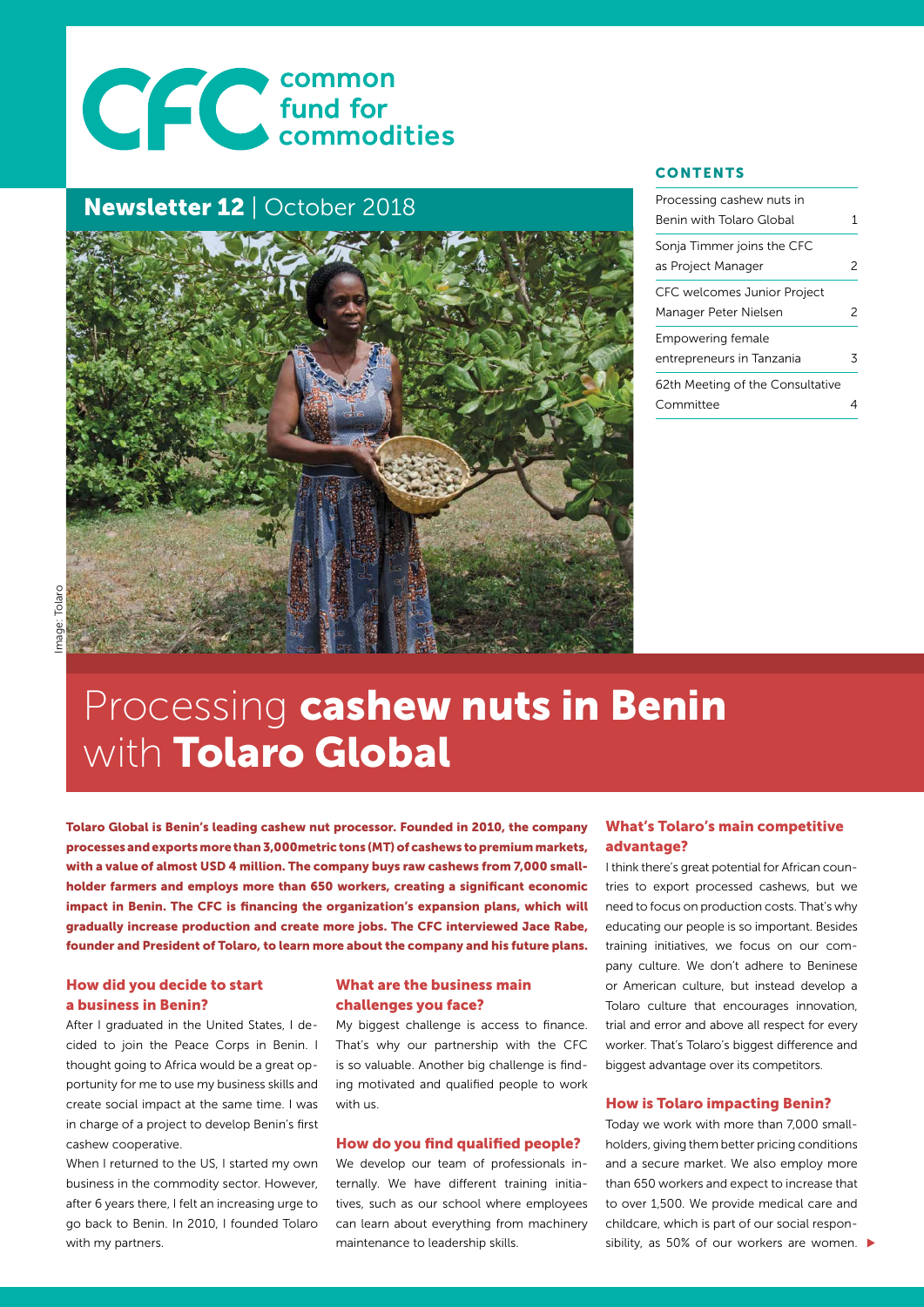

## > Having 50% female workers is high for the region. Do you have any gender-related programs?

We don't make a conscious effort to hire more women – we hire based on performance. And the women are some of the best performing workers in my organization. They not only account for 50% of the factory level workers, but 3 of the 4 top management team members are women.

#### What are Tolaro's long-term plans?

We aim to process 20,000 MT of raw cashews per year, which will place us among the top 5% of the world's cashew processors. We also aspire to launch a premium retail brand for international markets. Finally, we want to be the standard-bearer for our sector, proving that it's possible to process high-quality cashews, be profitable, respect the environment and be a great place to work at the same time. We're on our way to achieving these ambitious goals with the help of the CFC's investment.



Image: Tolaro

## **Sonja Timmer** joins the CFC as Project Manager

To further enhance the socio-economic development of commodity producers, the CFC aims to strengthen its relationships with organizations and enterprises active in the commodity value chain. Besides reviewing applicable technical and economic issues through a range of financial instruments, the CFC continues to expand its business activities in the commodity sector, and is therefore pleased to welcome Sonja Timmer as a Project Manager.

Sonja brings a wealth of experience from her career in the financial sector. She started her career at Rabobank Group, working as a credit analyst and program manager coordinating vendor finance relationships in both Spain and the Netherlands. Subsequently, she joined the investment banking division of BNP Paribas, where she spent over 10 years in different positions in the Corporate Clients department. In her last role as Senior Business Banker, she gained experience in a wide range of financing transactions, including structuring international credit and trade finance facilities.

Her career move to the CFC aligns with her strong interest to engage in impact investments that target businesses in developing countries, as well as desire to



make a positive contribution to meet the socio-economic needs in these regions. In her free time, Sonja volunteers on the board of a microfinance foundation dedicated to economic empowerment of women in Asia. She also manages partnerships with microfinance institutions and NGOs in India.

Sonja holds a master's degree in Business Economics from the University of Amsterdam. She graduated with a thesis on the sugar and chocolate confectionery industry, following her internship at the Food and Agribusiness Research department of Rabobank International. Her international experience includes studying abroad in Canada.

Sonia is a Dutch citizen. She is married with three children and enjoys music, theater and playing tennis.  $\blacksquare$ 

## CFC welcomes Junior Project Manager Peter Nielsen

Peter Nielsen recently joined the CFC after studying development economics at the School of Oriental and African Studies (SOAS), University of London, and earning an MPhil in Economics at the University of Cambridge.

Before completing his post-graduate degree, Peter interned at the CFC in 2017. During this period, he assessed the Fund's current impact reporting practices. Together with Risk Manager Mr. H. Besong, he also developed a tool for comparing interest rates charged and the possible rates of default which can be applied to projects approved by the CFC.

Alongside his studies, Peter has worked as an econometrics research assistant at SOAS, University of London, and as a consultant on commodity-based economic development in Greenland for the University of Copenhagen. He also led a short-term project for a London-based soft commodity analyst to develop a model for predicting fertilizer use in tropical agriculture.

When he's not at the CFC, Peter is managing a project to develop educational materials for Danish high school students with a former classmate. They are currently finalizing a short documentary and a peer-reviewed textbook on development studies.



Peter looks forward to utilizing his skills to increase value addition and retention in the producer-end of agricultural value chains.

Peter is a Danish national. In his free time, he enjoys climbing, hiking and playing the banjo.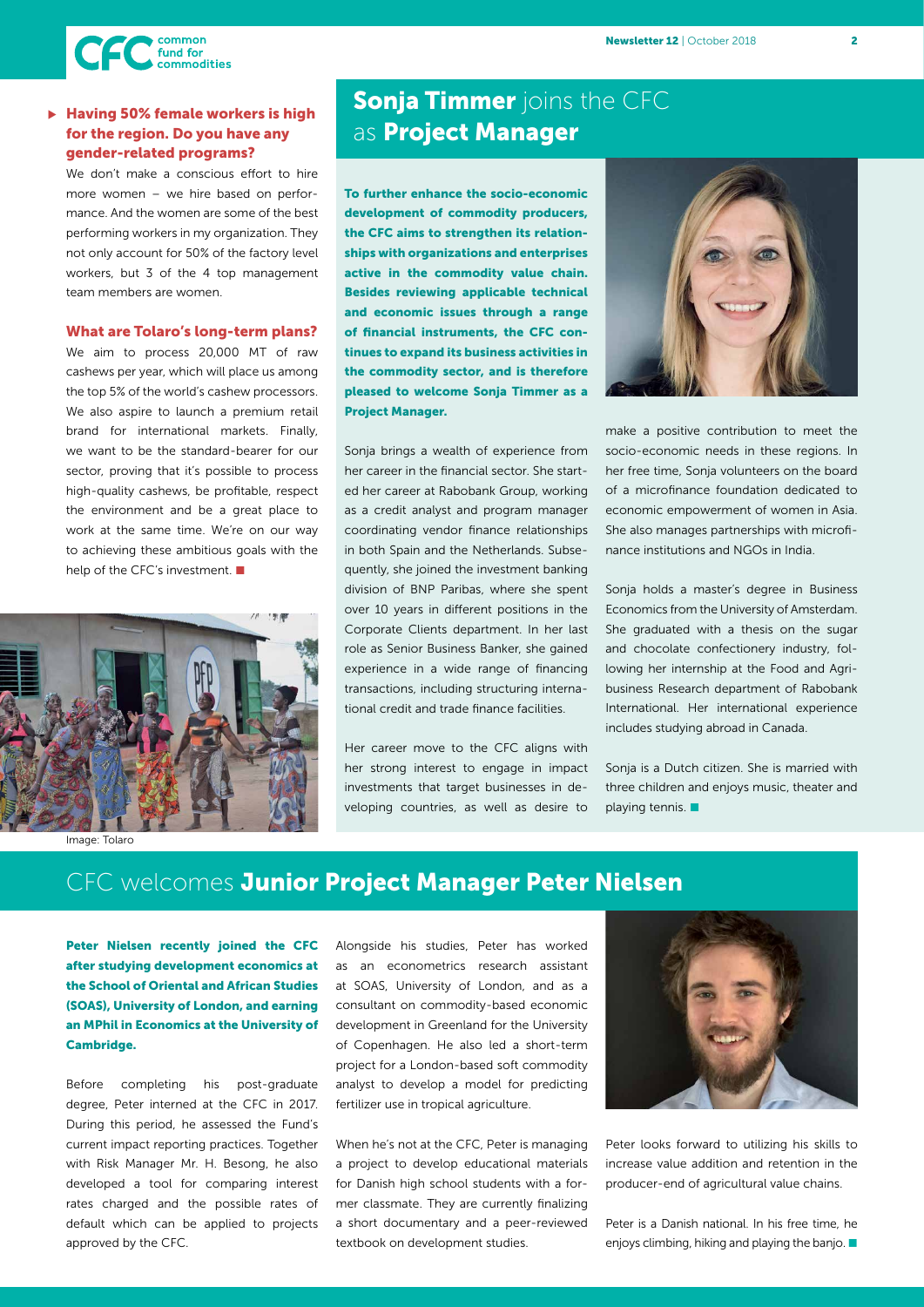

## Empowering female entrepreneurs in Tanzania

Walking among the fields in Tanzania, it's not hard to spot groups of women farming the land. In a country where almost 70 percent of the employment and 30 percent of the gross domestic product comes from agriculture, much of the hard work falls on women.

While women do the same amount of agricultural work as men, in Sub-Saharan Africa, there's a huge imbalance when it comes to land ownership and access to resources. In Tanzania, three-quarters of all landholders are men, and the women who do have land tend to have smaller plots. They also own less livestock than men, and have limited access to new technology, training and financial services.

Fortunately, some investors are trying to address this situation, including the SME Impact Fund (SIF), supported by the CFC. Created in 2013, the SIF is a small fund with an initial value of EUR 4 million, targeting investments in small and medium enterprises (SMEs) operating in commodity value chains in East Africa, mainly in Tanzania. Rather than financing smallholders directly, the SIF uses the relationship between SMEs and smallholder farmers to channel funding needs.

With this model, the fund believes it can overcome one of the main challenges that female entrepreneurs face: limited access to capital.

SIF's team finds and finances entrepreneurs with great potential who are not supported by the local banking system.

One such example is Mrs. Oliver Schwiyo, founder and director of Kipipa: *"The limited availability of capital is the main challenge", she says. "The SIF's working capital loan allows me to buy raw materials when prices are favorable. It really boosted my business to the next level".*

Targeting women not only helps reduce gender inequality in the region – it's also good business for SIF. Among the more than 40 entrepreneurs currently in the fund's portfolio, the female-led enterprises are some of the best performing. According to Mr. Allert Mentink, SIF's CEO, *"Not is only the repayment rate higher among women, but they also tend to pay on time."* Given the numerous constraints to female entrepreneurship in the region, the proportion of women in the overall portfolio is still small. However, the fund intends to finance more female entrepreneurs, addressing gender issues and lowering the portfolio credit risk at the same time.

Taking the SIF's experience into consideration, by emphasizing women's empowerment in its project portfolio, the CFC expects to achieve a clear contribution to gender equality, in line with the United Nation's Sustainable Development Goal 5. ■

## Meet 3 of SIF's Female Entrepreneurs



After quitting her job as a teacher, Mrs. Oliver Schwiyo decided to become a farmer. To add value to her products, Mrs. Schwiyo bought a small processing machine and began selling the maize at a higher price. She eventually started buying maize from other farmers, increasing her production. She now processes more than 200 bags a day, securing a market for several smallholders and offering a high-quality food product to her clients. Her entrepreneurship skills earned her the "Best mid-sized company" prize in Tanzania.

Mrs. Joyce Mmari, Founder and Director of MedFood



When she couldn't find a job, Mrs. Joyce Mmari decided to create something by herself. After attending a course about how to commercialize spices, she started to sell small bags of the product. As demand increased, she got a loan to buy a processing machine and rented a workspace. This allowed her to sell spices and flour to more retailers, expanding the business to 6 regions in Tanzania and exporting to Kenya. In 10 years, her company grew from 2 employees to 14.

Ms. Zamda Shaban Mwebea, Founder and Director of Tausi Coffee



After facing several difficulties as a fruit vendor, Ms. Zamda Mwebea decided to focus on coffee. Starting small, roasting 5kg of raw coffee at home. Realizing the demand for the product, she later increased production until she could buy a roasting machine. Besides receiving an SIF loan, Ms. Mwebea was assisted by the fund's capacity support program, which prepared her to manage her company more professionally. Today, Tausi coffee provides a secure market for several smallholders and allows producers to add more value to their product.